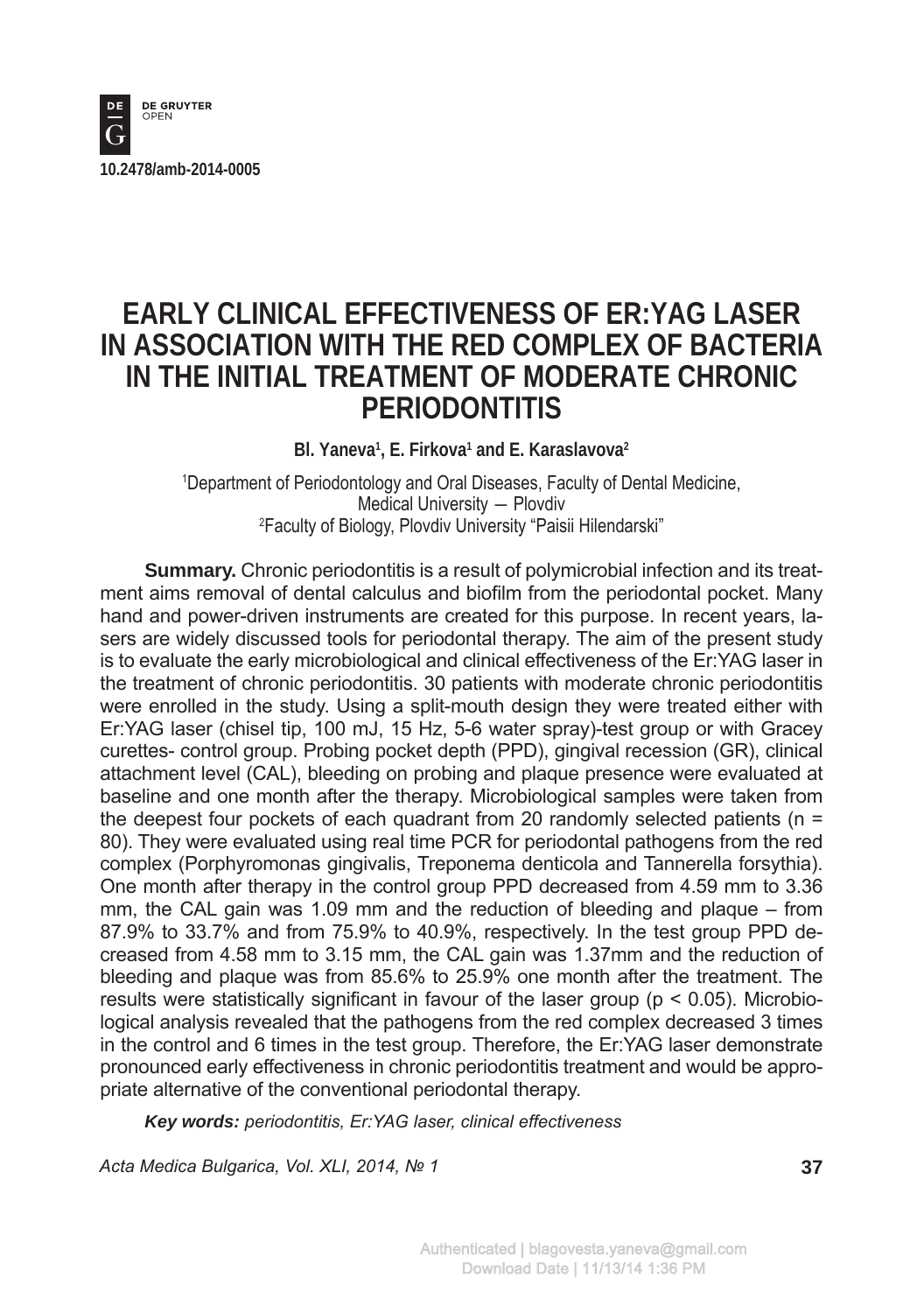### **INTRODUCTION**

hronic periodontitis is defined as an inflammatory and destructive dis-<br>ease. It is a result of a complex polymicrobial infection and disturbed<br>homeostasis in susceptible to the disease subjects [1]. Therefore, the<br>fits tr ease. It is a result of a complex polymicrobial infection and disturbed aim of its treatment is to remove dental biofilm and calculus and to ensure biocompatible root surfaces [2].

In recent years, a widely discussed alternative treatment of chronic periodontitis, are lasers. There are many types of lasers like Er: YAG, CO<sub>2</sub>, Nd: YAG, diode, and others, that are used in various dental treatments [3-5]. The Er:YAG laser is the most promising laser in periodontal treatment because of its wavelength of 2940nm. It is well absorbed by water molecules and hydroxyapatite, as the peak of the absorption of water is slightly less than 3000 nm. Due to this characteristic, the Er:YAG laser is the only one laser system that can ablate not only soft, like the other lasers, but also hard tissues [6-8].

Clinical studies investigating the Er: YAG laser demonstrate its effectiveness in surgical and nonsurgical periodontal treatment, but they do not define benefits compared to the conventional therapy of chronic periodontitis [9, 10].

Several in vitro and in vivo studies observe the antimicrobial effectiveness of the Er: YAG laser and report its bactericidal effect against specific periodontal pathogens [10-12]. Nevertheless there is no evidence of beneficial antibacterial effect of the Er: YAG laser compared to conventional therapy of chronic periodontitis [9, 11-14].

Therefore the purpose of the present study is to investigate the early clinical effectiveness of Er:YAG laser in association with the bacteria from the red complex and to compare it with conventional hand instrumentation in chronic periodontitis therapy.

## **MATERIALS AND METHODS**

30 patients aged from 25 to 62 years (46.87  $\pm$  8.496) with moderate chronic periodontitis were included in the study (1099 periodontal sites). Inclusion criteria were: probing pocket depths between 4 mm and 6 mm, loss of clinical attachments up to 4 mm, gingival bleeding upon probing, initial furcation involvement (F 1) [15], radiographic evidence of bone loss up to 1/2 of the root length, possible tooth mobility [16]. Exclusion criteria were: periodontal treatment in the last 12 months, antibiotic treatment in the last 6 months, systemic diseases or systemic administration of drugs that can influence the course of treatment, and pregnancy. All of the patients signed an informed consent and the study was approved by the Ethical Review Board of Medical University ― Plovdiv.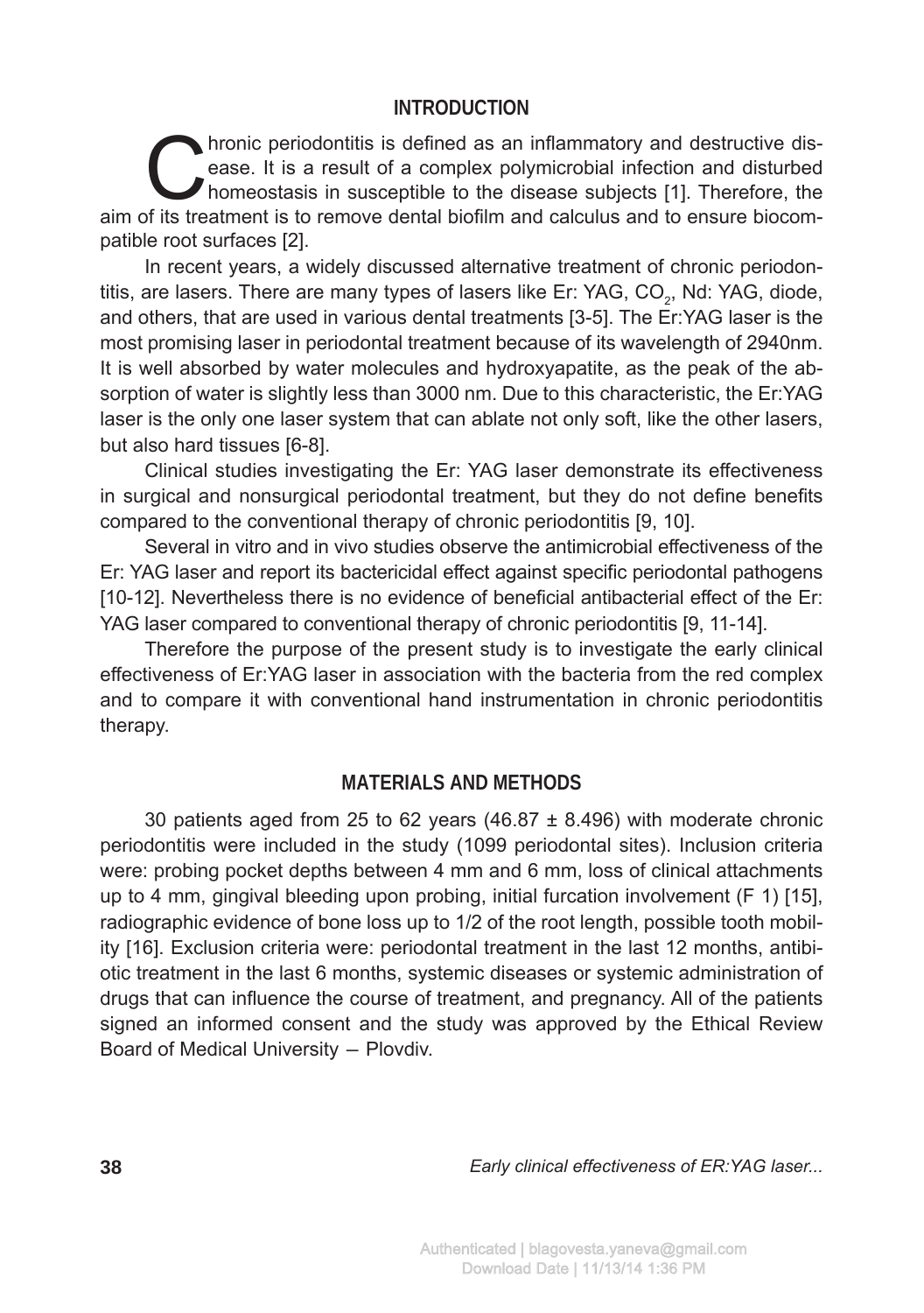## **TREATMENT**

Patients were treated in a split mouth design where two of the quadrants were randomly allocated to scaling and root planning with Gracey curettes (control treatment) and the contralateral two — to Er:YAG laser debridement (test treatment).

Before subgingival instrumentation supragingival tooth cleaning was performed using ultrasonic scaler and tip for supragingival cleaning (Piezon Master 400, EMS Electro Medical Systems SA, Nyon, Switzerland). After that teeth were polished with rubber cups and abrasive polishing paste. Subgingival treatment was accomplished within 24 hours according to the principles of "full-mouth disinfection" [17]. No gingival curettage was performed [18]. All patients were instructed in maintaining a proper oral hygiene regimen.

#### *Control group – hand instrumentation (Gracey curettes)*

Patients rinsed with chlorhexidine solution for 30 sec before treatment. Subgingival scaling and root planning was performed with 7 new standart Gracey curettes (Hu-Friedy Mfg. Co., Chicago, IL, USA) using horizontal, vertical and oblique movements until the operator felt smooth and clean root surface.

#### *Test group – laser instrumentation (Er:YAG laser)*

Subgingival instrumentation of root surfaces was performed with Er:YAG laser (Lite Touch, Light Instruments Ltd., Yokneam, Israel) using chisel tip with apicocoronal movements in slight angulation against the root surface (15-20°) in contact hard tissue mode. The panel settings were the following: 100 mJ, 15 Hz, 5-6 water spray level. After that periodontal pocket debridement was performed using tip 0.6 x 17 mm and energy settings: 50 mJ and 30 Hz in non contact soft tissue mode. Instrumentation ended when the operator felt smooth and clean root surface (Fig. 1).



**Fig. 1.** Root surface debridement with Er:YAG laser

#### *Clinical assessment*

Clinical data were measured and recorded using Florida probe (Florida Probe Corporation, Gainesville, FL, USA) at baseline and one month after the therapy (Fig.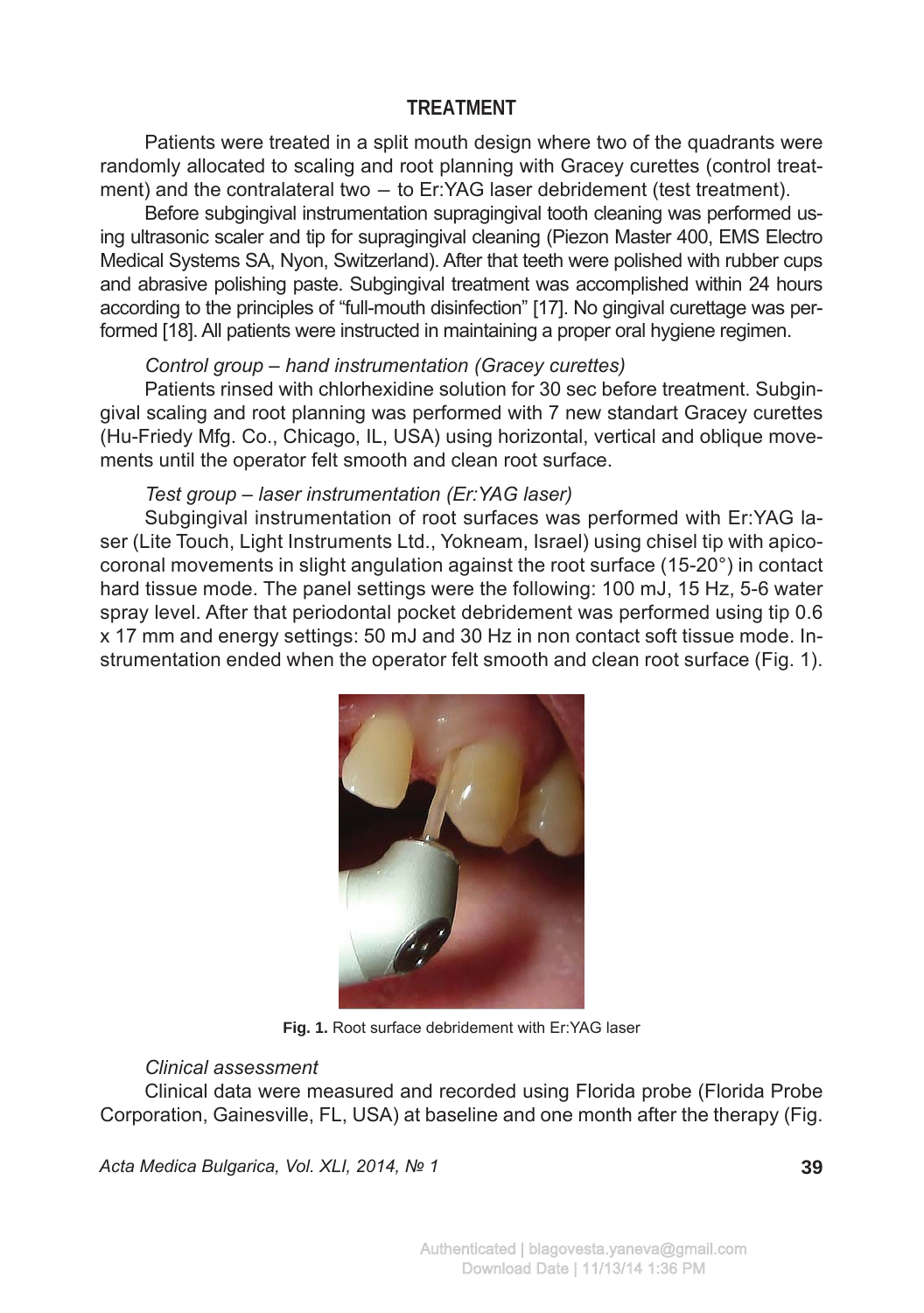2). Investigated parameters were PPD – probing pocket depth, GR – gingival recession, CAL – clinical attachment level and BOP – bleeding on probing, which were measured in 6 points around each included in the study tooth. Plaque presence/ absence was recorded at 4 points around the tooth [19, 20].



**Fig. 2.** Clinical examination with Florida probe

## *Microbiological assessment*

Plaque samples were taken at baseline and one month after therapy from the deepest pocket of each quadrant from 20 randomly selected of all included patients (n = 80). Supragingival plaque was carefully removed using curette or sterile cotton. The selected tooth was isolated with sterile paper roll and sterile paper point was inserted in the pocket ( $\varphi$  = 50, ISO) (Fig. 3). After 20-25 seconds the paper points were placed in a transporting plastic box which was delivered from the laboratory (MIP Pharma GmbH, Germany). Microbiological analysis was performed using real time PCR for determination of specific periodontal pathogens in the sample. In the current study only bacteria from the red complex were presented  $[21] - (P. Gingivalis - P.g.),$ Tannerella forsythia (T. Forsythia – T.f.), Prevotela intermedia (P. Intermedia – P.i.).



**Fig. 3.** Microbiological examination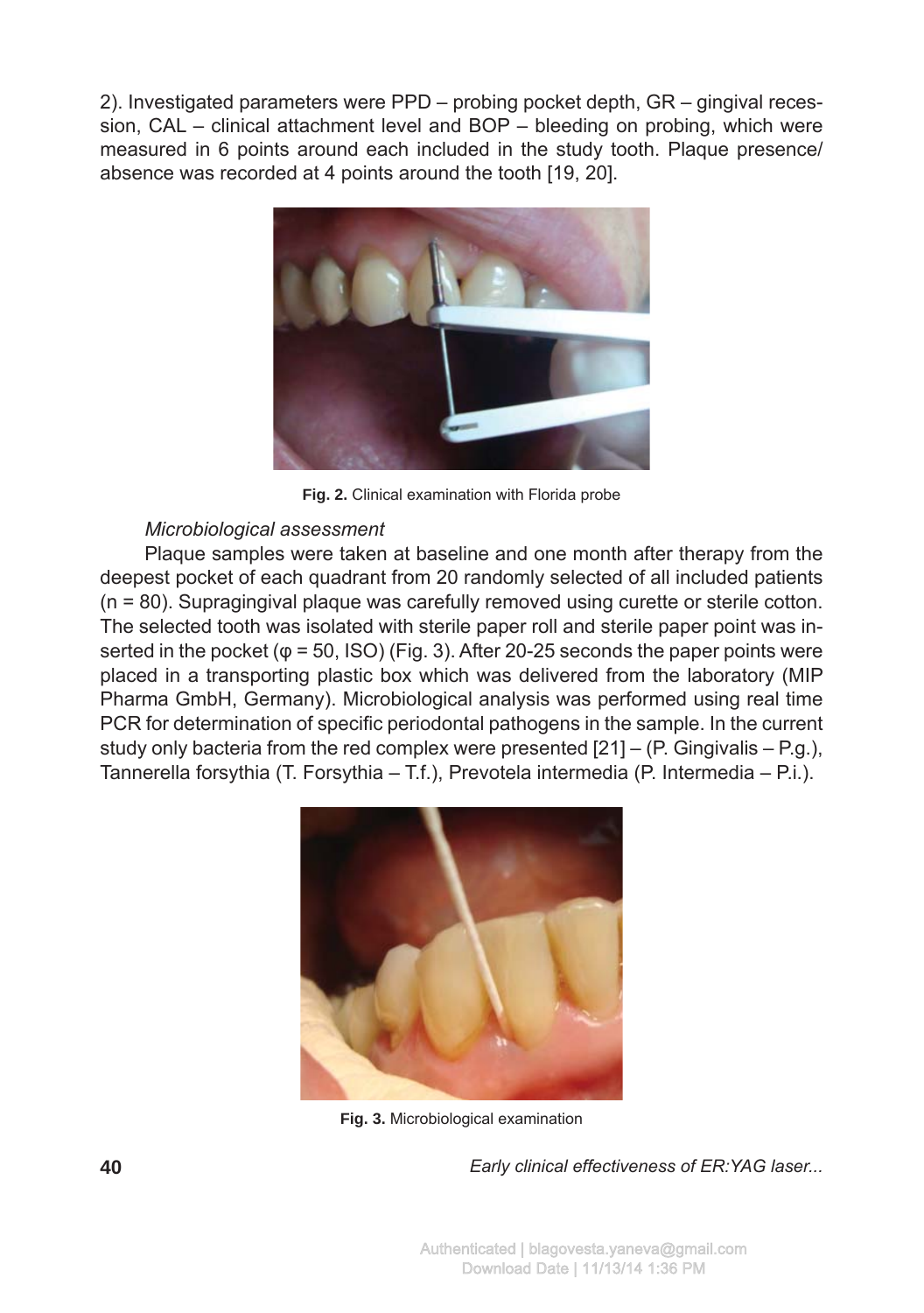## *Statistical analysis*

Data were analyzed using Student t test, Mann-Whitney U test and the results were considered to be significant when  $p < 0.05$ .

# **RESULTS**

One month after the therapy there was a significant reduction in all clinical parameters in both treatment modalities (Table 1 and Figs. 4 and 5).

| Table 1. Changes in PPD, GR and CAL one month after the therapy in both groups |  |  |  |
|--------------------------------------------------------------------------------|--|--|--|
|                                                                                |  |  |  |

|                       |      | <b>PPD</b>                               | Sig. |                                                                                                                                | GR              |      | CAL  |                                          | Sig. |
|-----------------------|------|------------------------------------------|------|--------------------------------------------------------------------------------------------------------------------------------|-----------------|------|------|------------------------------------------|------|
|                       | base | 1 month                                  |      | base                                                                                                                           | 1 month         |      | base | 1 month                                  |      |
| Control ( $n = 527$ ) |      | $4.59 \pm 0.68$   3.36 $\pm$ 1.09   0.00 |      | $0.09 \pm 0.41$                                                                                                                | $0.22 \pm 0.61$ | 0.00 |      | $4.66 \pm 0.74$   3.56 $\pm$ 1.21   0.00 |      |
| Test<br>$(n = 572)$   |      |                                          |      | $4.58 \pm 0.69$   3.15 $\pm$ 1.08   0.00   0.14 $\pm$ 0.49   0.18 $\pm$ 0.52   0.02   4.71 $\pm$ 0.78   3.34 $\pm$ 1.56   0.00 |                 |      |      |                                          |      |
| Sig                   | 0.83 | 0.00                                     |      | 0.95                                                                                                                           | 0.32            |      | 0.28 | 0.00                                     |      |



**Fig. 4.** Changes in bleeding on probing one month after the therapy in both groups



**Fig. 5.** Changes in plaque presence one month after the therapy in both groups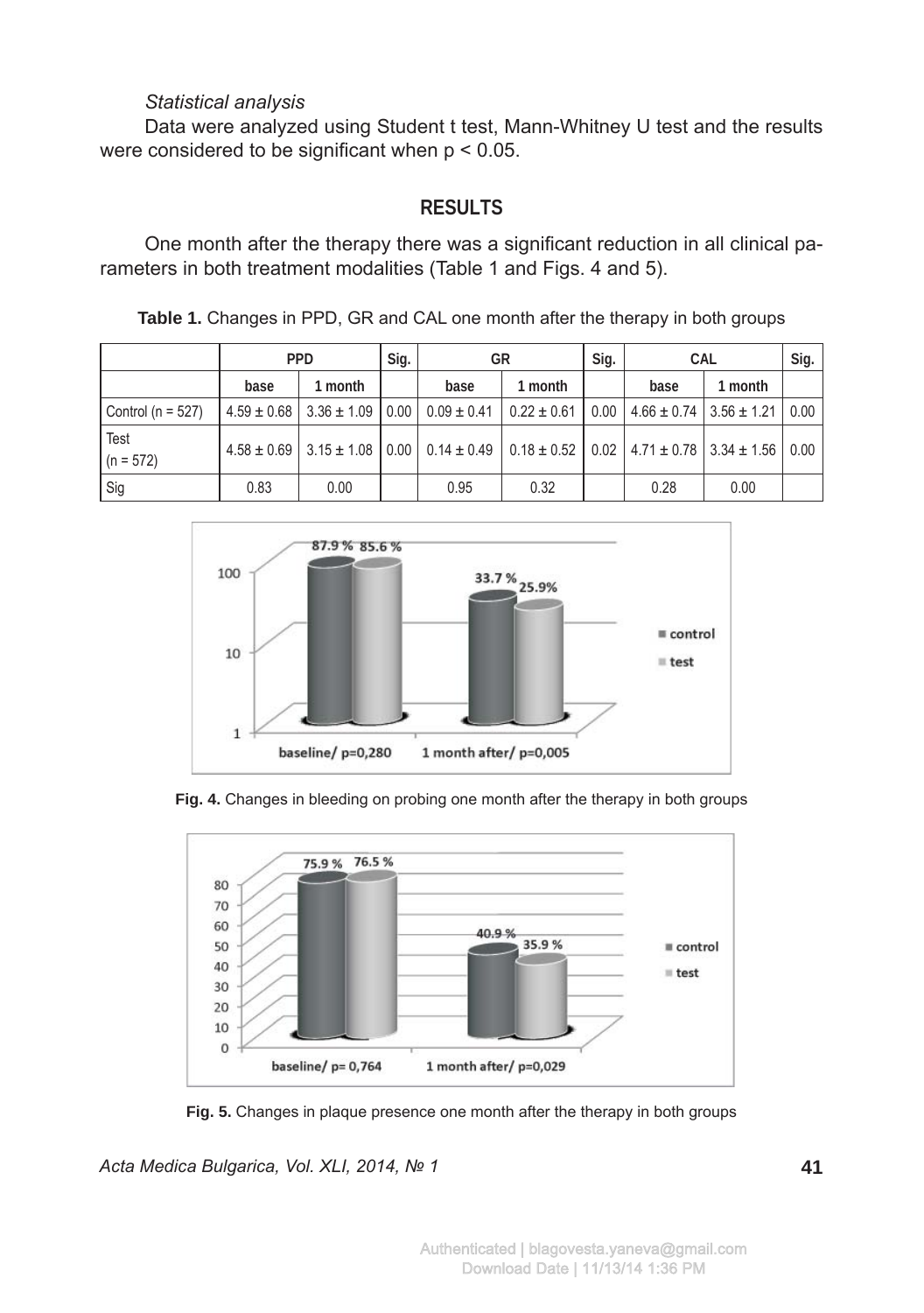The results from the microbial testing for the red complex of bacteria are presented in Table 2. They revealed significant reduction in the red complex one month after the therapy in both groups.

|                | Treatment<br>group | Examination     | Parameters |               |   |                             |           |       |       |  |  |
|----------------|--------------------|-----------------|------------|---------------|---|-----------------------------|-----------|-------|-------|--|--|
|                |                    |                 | N          | $\mathcal{X}$ | 土 | $\overline{x}_{\mathsf{S}}$ | <b>Sx</b> |       | р     |  |  |
| Red<br>complex | Control            | <b>Baseline</b> | 17         | 302887,64     | 士 | 54939,42                    | 226521    | 3.195 | 0.001 |  |  |
|                |                    | month           | 17         | 101784,11     | 士 | 29569,53                    | 121918    |       |       |  |  |
| Red<br>complex | Test               | <b>Baseline</b> | 15         | 627519,33     | ± | 299078                      | 115832    | 2.045 | 0.041 |  |  |
|                |                    | month           | 15         | 98886,00      | ± | 32898,38                    | 127415    |       |       |  |  |

**Table 2.** Comparison of the red complex at baseline and one month after therapy in both groups

## **DISCUSSION**

The results of the present study demonstrate that the Er:YAG laser has some advantages over conventional non-surgical treatment of moderate chronic periodontal disease with hand instruments. One month after the Er:YAG laser treatment PPD decrease from  $4.58 \pm 0.69$  mm to  $3.15 \pm 1.08$  mm, and the gain of clinical attachments was around 1.37 mm. These results are concordant with the results of some other clinical studies, discussed by Cobb et al [9], where a significant reduction of clinical parameters in the early healing period is seen. Significant reduction in the pocket depth from  $4.59 \pm 0.68$  mm to  $3.36 \pm 1.09$  mm and gain of clinical attachment around 1.09 mm was observed also in the hand instrumented group.

There is a significant difference between both groups for all clinical parameters in favor of the Er:YAG laser ( $p < 0.05$ ). Only for the gingival recession there is no difference between the groups. This may be a result from the "phototermal" killing of periodontal bacteria which leads also to reduction of the inflammation. The principle of Er:YAG laser ablation is through evaporation of water molecules and microexplosions within the tissues which leads to its "termomechanical" or "photomechanical" removal. In 2011, Akiyama et al. demonstrate that the bactericidal effect of the Er:YAG laser is also a result from this evaporation [22]. Several clinical studies investigated the antibacterial effect of the laser against specific periodontal pathogens [11-13]. Some of them fail to demonstrate any advantages of the laser over conventional non-surgical hand therapy. The present study shows that the Er: YAG laser periodontal treatment leads to significant reduction in the red complex of periodontal bacteria.

The results of the present clinical and microbiological study proved that the Er:YAG laser possesses a well-defined effectiveness in the treatment of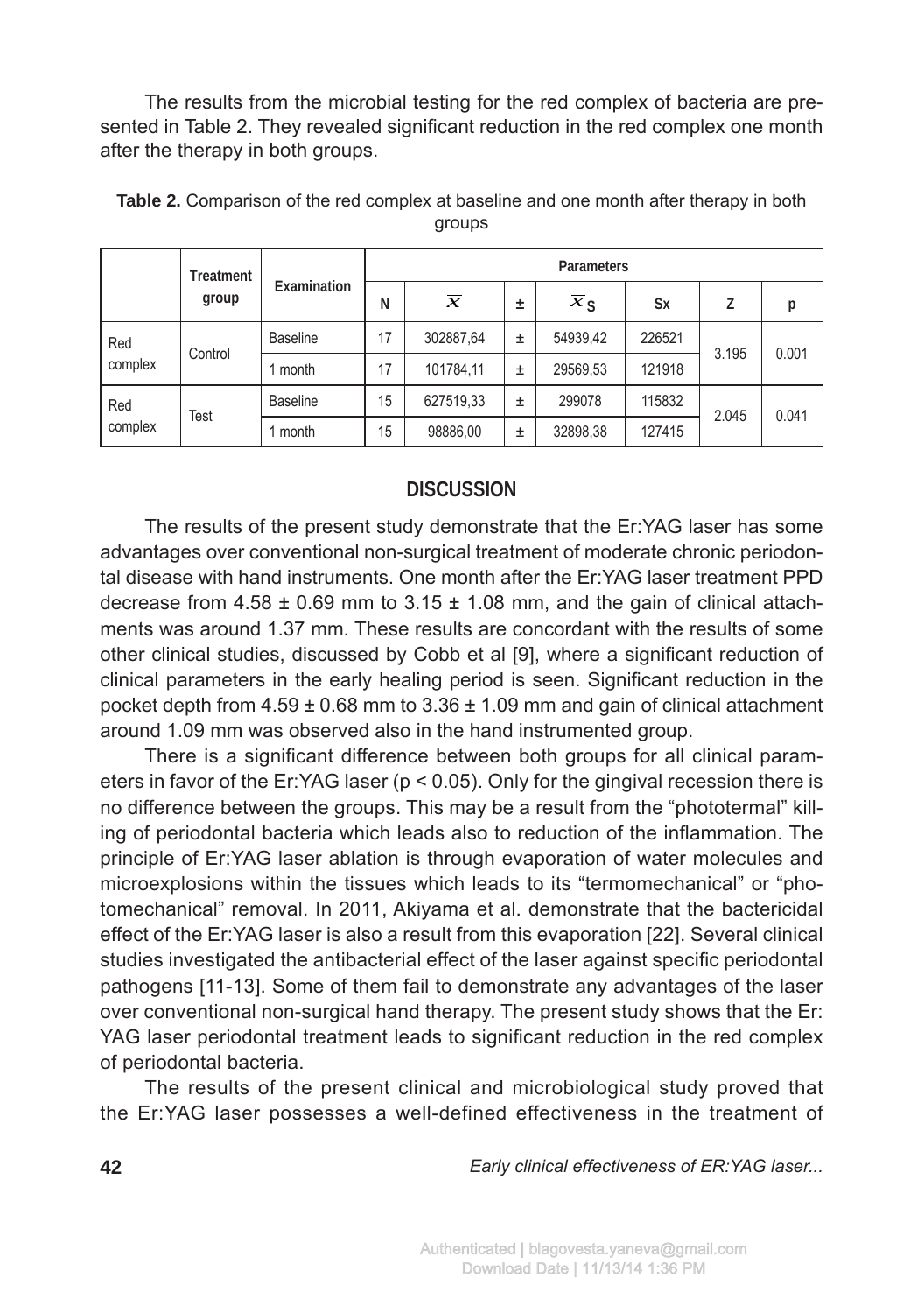moderate chronic periodontitis in the early healing period, which would be a prerequisite for long-term positive therapeutic outcomes. In order to provide more significant results after Er:YAG laser treatment, further investigation is needed in the future.

# **REFERENCES**

- 1. S a n z , M. et al. Periodontal infections: understanding the complexity--consensus of the Seventh European Workshop on Periodontology. – J. Clin. Periodontol., **38**, 2011, Suppl. 11, 3-6.
- 2. C o m p r e h e n s i v e periodontal therapy: a statement by the American Academy of Periodontology. – J. Periodontol., **82**, 2011, № 7, 943-949.
- 3. R o m a n o s , G. E. The state of the science of lasers in dentistry. J. Dent. Hyg., **86**, 2012, № 1, 9-10.
- 4. C o l u z z i , D. J. et R. A. Convissar. Lasers in clinical dentistry. Dent. Clin. North Am., **48**, 2004, № 4, 11-12.
- 5. L a l a b o n o v a , H., G. Todorov et H. Daskalov. Clinical assessment of the effect of low level laser treatment of oral mucosa decubitus ulcers. – J. of IMAB, **19**, 2013, № 4, 380-382.
- 6. A o k i , A. et al. Lasers in nonsurgical periodontal therapy. Periodontol., **36**, 2004, 59-97.
- 7. S c h w a r z, F. et al. Laser application in non-surgical periodontal therapy: a systematic review.  $-$  J. Clin. Periodontol., **35**, 2008, (8 Suppl.), 29-44.
- 8. I s h i k a w a , I., A. Aoki et A. A. Takasaki. Potential applications of Erbium:YAG laser in periodontics. – J. Periodont. Res., **39**, 2004, 275-285.
- 9. C o b b , C. M., S. B. Low et D. J. Coluzzi. Lasers and the treatment of chronic periodontitis. Dent. Clin. North Am., **54**, 2010, № 1, 35-53.
- 10. S g o l a s t r a, F. et al. Efficacy of Er:YAG laser in the treatment of chronic periodontitis: systematic review and meta-analysis. – Lasers Med. Sci., **27**, 2012, № 3, 661-673.
- 11. To m a s i, C. et al. Short-term clinical and microbiologic effects of pocket debridement with an Er:YAG laser during periodontal maintenance. – J. Periodontol., **77**, 2006, № 1, 111-118.
- 12. D e r d i l o p o u l o u , F. V. et al. Microbiological findings after periodontal therapy using curettes, Er:YAG laser, sonic, and ultrasonic scalers. – J. Clin. Periodontol., **34**, 2007, № 7, 588-598.
- 13. L o p e s , B. M. et al. Clinical and microbiologic follow-up evaluations after non-surgical periodontal treatment with erbium:YAG laser and scaling and root planing. – J. Periodontol., **81**, 2010, № 5, 682-691.
- 14. K o m a t s u , Y., T. Morozumi et D. Abe. Effects of Erbium-Doped: Yttrium Aluminum Garnet (Er:YAG) laser on bacteremia due to scaling and root planning. – J. Lasers Med. Sciences, **3**, 2012, № 4, 175-184.
- 15. H a m p , S. E., S. Nyman et J. Lindhe. Periodontal treatment of multirooted teeth. Results after 5 years. – J. Clin. Periodontol., **2**, 1975, 126.
- 16. P a r a m e t e r on chronic periodontitis with slight to moderate loss of periodontal support. American Academy of Periodontology. – J. Periodontol., **71**, 2000, Suppl. 5, 853-855.
- 17. Quirynen, M. et al. Benefit of "one-stage full-mouth disinfection" is explained by disinfection and root planing within 24 hours: a randomized controlled trial. – J. Clin. Periodontol., **33**, 2006, № 9, 639-647.